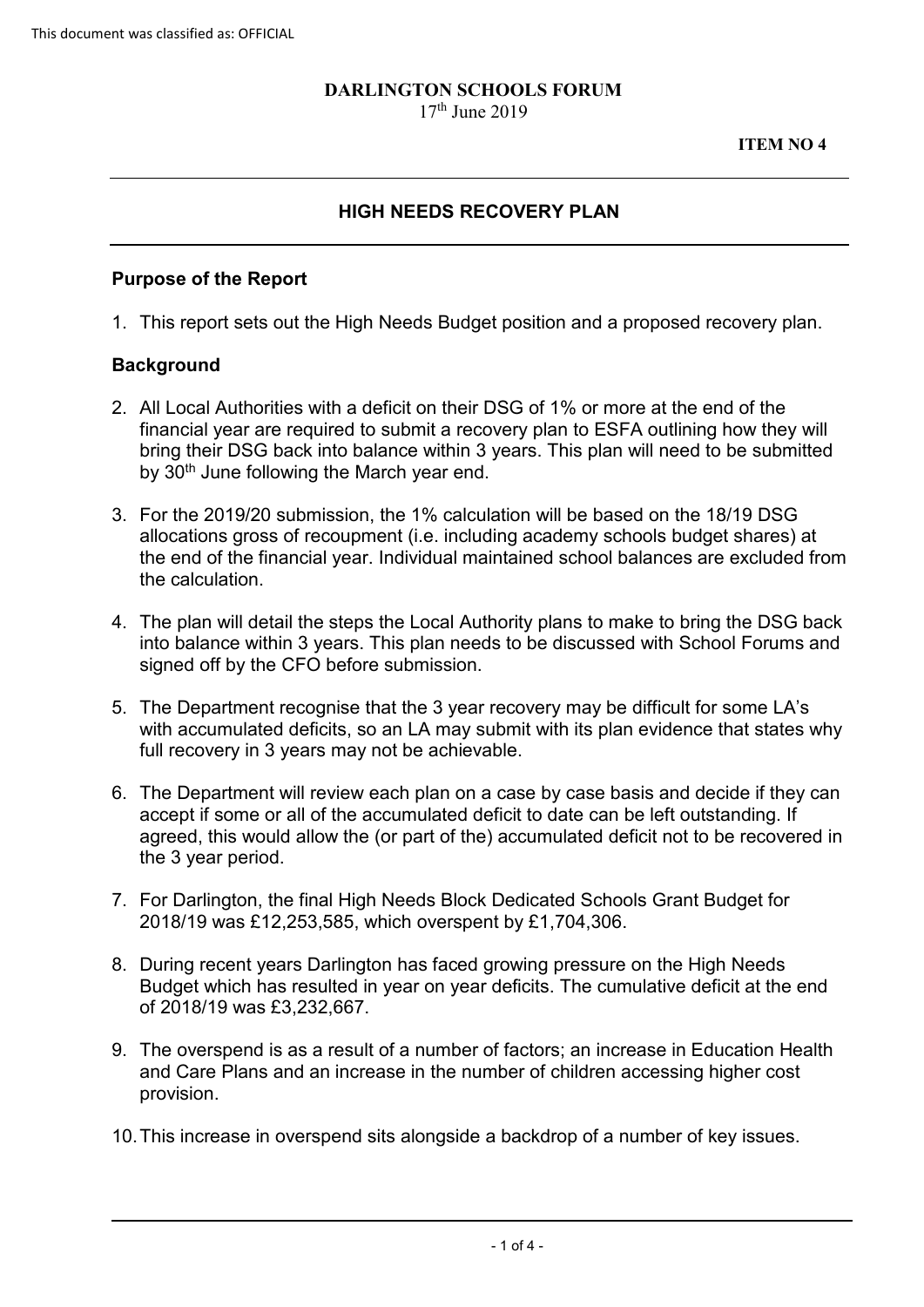11.EHCP Growth. Over the last four years the number of Education Health and Care Plans (EHCPs) has risen significantly.

| $\%$ of pupils with | 2014/15 | 2015/16 | 2016/17 | 2017/18 |
|---------------------|---------|---------|---------|---------|
| <b>EHCPs</b>        |         |         |         |         |
| Darlington          | 3%      | 3%      | 3.3%    | 3.6%    |
| North East          | 2.9%    | 2.9%    | 3%      | 3.1%    |
| England             | 2.8%    | 2.8%    | 2.8%    | 2.9%    |

- 12.The tables included in **Appendix A** detail, the expenditure on high needs provision over the last four years and the proposed recovery plan. This recovery plan sets out expectations of demand against the high needs DSG for the next three years, detailing expenditure and potential savings (net of the cost of delivering the required savings).
- 13.There are a number of financial risks associated with the proposed recovery plan that will be carefully monitored throughout its delivery;
	- (a) The plan is predicated upon pupils currently in independent specialist placements being placed in newly commissioned local provision. Delays in delivery of this provision would impact on ability to deliver savings.
	- (b) The plan is dependent in moving pupils to lower cost placements able to continue to meet their needs. There is a risk that insufficient number pupils will be able or willing to move provision.
	- (c) There is a risk that increased demand may lead to Darlington continuing to have a higher % of pupils in receipt of an EHCP than national average.
	- (d) Feasibility studies are currently underway with interested schools for two of the proposed resource bases. If no partner schools are found to operate a Moderate Learning Difficulties (MLD) resource base this will impact projected savings.

## **Proposals**

- 14.In order to reduce the overspend on the High Needs Block a recovery plan has been developed with a set of focused activities on three key areas;
	- (a) Develop and embed inclusive approach and practice amongst schools, LA staff and other settings;
	- (b) Implementation of money follows the child funding model;
	- (c) Modernisation of SEN services through:
		- (i) Improved (joint) commissioning;
		- (ii) Improved processes and decision making;
		- (iii) Improved quality and assurance;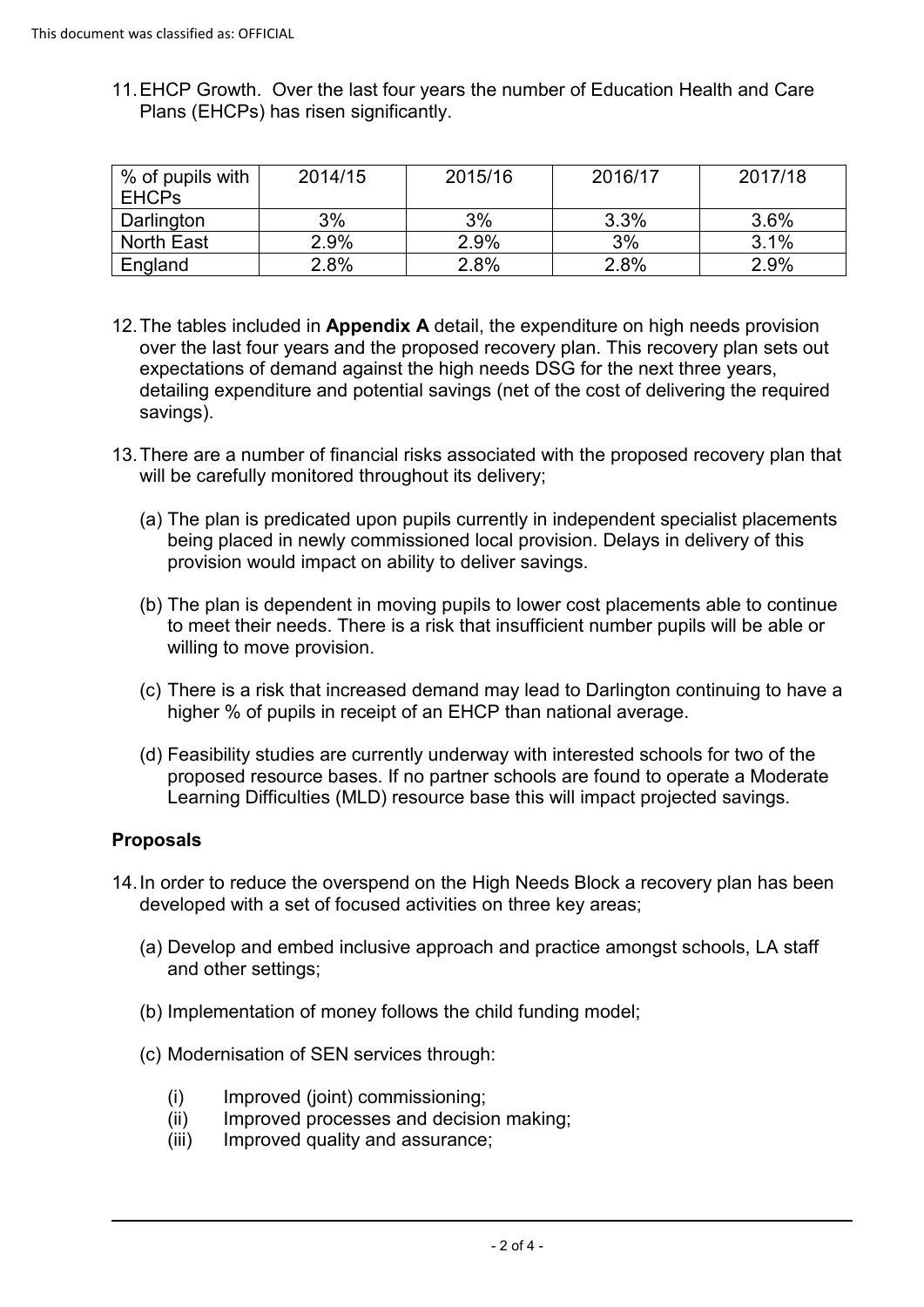- (iv) Development of a range of cost effective, high quality provision for children and young people with SEN including units attached to mainstream schools and the development of Tees Valley special school.
- 15.Currently a delegated funding system is in place to support behaviour and attendance management in secondary schools. The arrangement for primary schools to support behaviour and attendance management has been through a panel system which has an allocation of £75k. It is proposed that this arrangement is replaced in 2019/20 with an allocation to the Vulnerable Pupil Panel of £100k to support mainstream schools on individual pupil cases. This proposal adopts the money follows the child principle as per the new top up funding model.
- 16.Recent EHCP data indicates the introduction of the ranges of need to be having a positive impact on the quality and number of requests for assessment coming through the system. In the academic year 2016/17 we received 165 requests of which 14% were refused. In 2017/18 168 requests were received and 37% were refused. In 2018/19 to date we have received 107 requests (a pro rata reduction on prior year of 18%) of which 22% were refused. Overall this indicates that in the current academic year to date there is a 12% reduction in overall plans to be issued.
- 17.Continued rigour and the application of assessment of need should, over time, result in Darlington coming back in line with national average for % of pupils in receipt of an Education Health and Care Plan.
- 18.Over the next three years a provisional plan has been developed that will significantly grow Darlington SEN provision. This provision will provide additional capacity which will result in less children being placed in independent placements. The following table show the estimated savings that can be made from the new capacity. These savings are calculated using current average costs of placements and therefore are subject to change when the new provision is commissioned and dependent on the need of the child.

| <b>Provision</b>                                           | <b>September</b><br>2020 | <b>September</b><br>2021                        | <b>Estimated</b><br>cost of<br>placements | <b>Estimated</b><br>saving from<br>reduction in<br>independent<br>placements | <b>Estimated</b><br>net<br>potential<br>savings |
|------------------------------------------------------------|--------------------------|-------------------------------------------------|-------------------------------------------|------------------------------------------------------------------------------|-------------------------------------------------|
| <b>SEMH Primary</b><br><b>Resource Base</b>                | 16 place<br>unit         |                                                 | £320,000                                  | £1,008,000                                                                   | £688,000                                        |
| <b>SEMH</b><br><b>Secondary</b><br>resource base           | 18 place<br>unit         |                                                 | £360,000                                  | £1,134,000                                                                   | £774,000                                        |
| <b>MLD Resource</b><br>base                                |                          | 16 place<br>unit                                | £320,000                                  | £1,008,000                                                                   | £688,000                                        |
| <b>Tees Valley</b><br><b>Special Free</b><br><b>School</b> |                          | 20 places<br>for<br><b>Darlington</b><br>pupils | £400,000                                  | £1,260,000                                                                   | £860,000                                        |